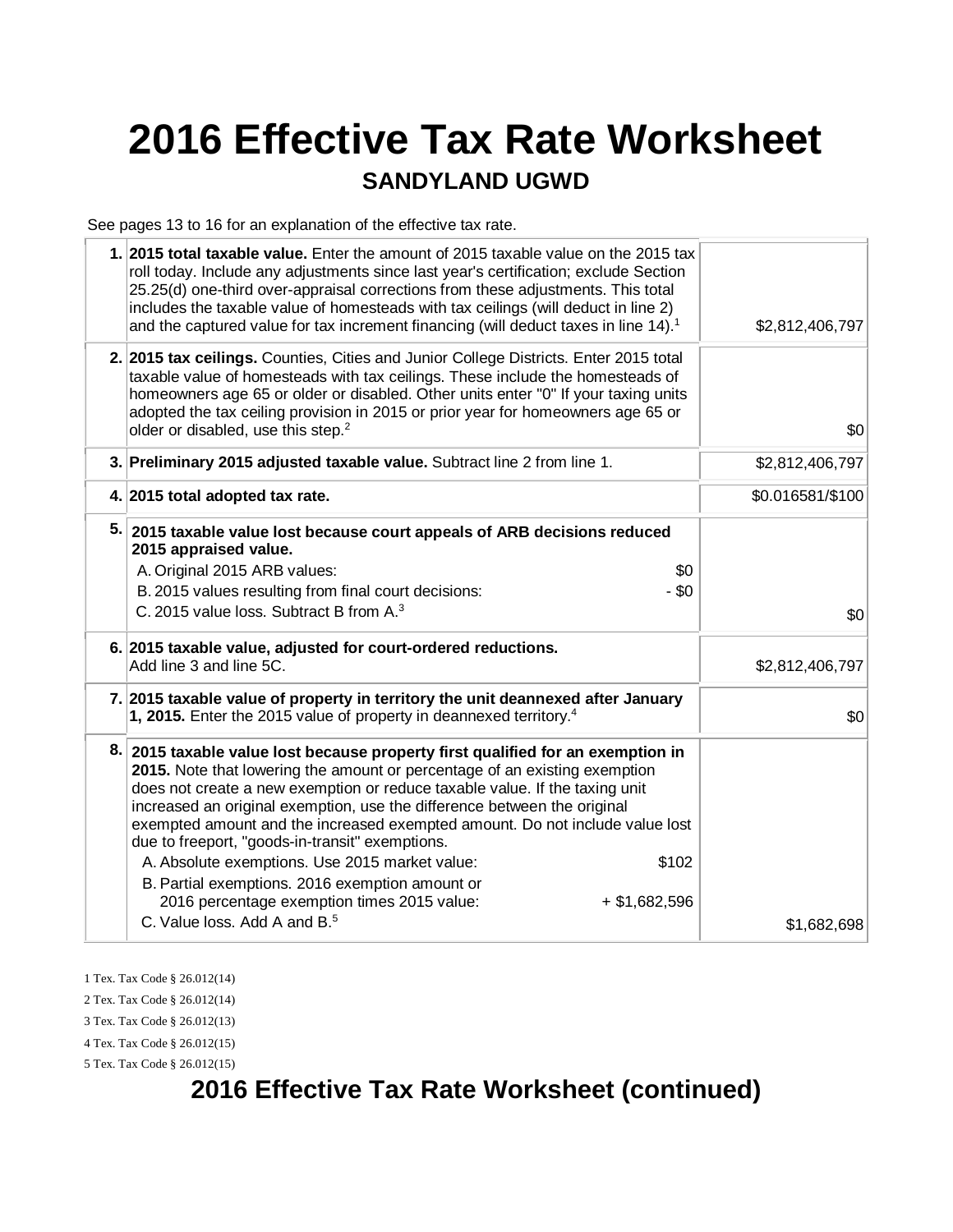#### **SANDYLAND UGWD**

| 9. 2015 taxable value lost because property first qualified for agricultural<br>appraisal (1-d or 1-d-1), timber appraisal, recreational/scenic appraisal or<br>public access airport special appraisal in 2016. Use only those properties that<br>first qualified in 2016; do not use properties that qualified in 2015.<br>A. 2015 market value:<br>\$0<br>$-$ \$0<br>B. 2016 productivity or special appraised value:<br>C. Value loss. Subtract B from A. <sup>6</sup> | \$0             |
|----------------------------------------------------------------------------------------------------------------------------------------------------------------------------------------------------------------------------------------------------------------------------------------------------------------------------------------------------------------------------------------------------------------------------------------------------------------------------|-----------------|
| 10. Total adjustments for lost value. Add lines 7, 8C and 9C.                                                                                                                                                                                                                                                                                                                                                                                                              | \$1,682,698     |
| 11. 2015 adjusted taxable value. Subtract line 10 from line 6.                                                                                                                                                                                                                                                                                                                                                                                                             | \$2,810,724,099 |
| 12. Adjusted 2015 taxes. Multiply line 4 by line 11 and divide by \$100.                                                                                                                                                                                                                                                                                                                                                                                                   | \$466,046       |
| 13. Taxes refunded for years preceding tax year 2015. Enter the amount of taxes<br>refunded by the taxing unit for tax years preceding tax year 2015. Types of<br>refunds include court decisions, Tax Code $\S$ 25.25(b) and (c) corrections and Tax<br>Code § 31.11 payment errors. Do not include refunds for tax year 2015. This line<br>applies only to tax years preceding tax year 2015.7                                                                           | \$102           |
| 14. Taxes in tax increment financing (TIF) for tax year 2015. Enter the amount of<br>taxes paid into the tax increment fund for a reinvestment zone as agreed by the<br>taxing unit. If the unit has no 2016 captured appraised value in Line 16D, enter<br>$"0".^8$                                                                                                                                                                                                       | \$0             |
| 15. Adjusted 2015 taxes with refunds and TIF adjustment. Add lines 12 and 13,<br>subtract line 14.9                                                                                                                                                                                                                                                                                                                                                                        | \$466,148       |
| 16. Total 2016 taxable value on the 2016 certified appraisal roll today. This value<br>includes only certified values and includes the total taxable value of homesteads<br>with tax ceilings (will deduct in line 18). These homesteads includes homeowners<br>age 65 or older or disabled. <sup>10</sup><br>A. Certified values only:<br>\$1,780,008,672<br>B. Counties: Include railroad rolling stock values<br>certified by the Comptroller's office:<br>$+$ \$0      |                 |

6 Tex. Tax Code § 26.012(15) 7 Tex. Tax Code § 26.012(13) 8 Tex. Tax Code § 26.03(c) 9 Tex. Tax Code § 26.012(13) 10 Tex. Tax Code § 26.012(15)

# **2016 Effective Tax Rate Worksheet (continued) SANDYLAND UGWD**

|                    | 16. C. Pollution control exemption: Deduct the value of |                 |
|--------------------|---------------------------------------------------------|-----------------|
| $ _{\rm (cont.)} $ | property exempted for the current tax year for the      |                 |
|                    | - \$0<br>first time as pollution control property:      | \$1,780,008,672 |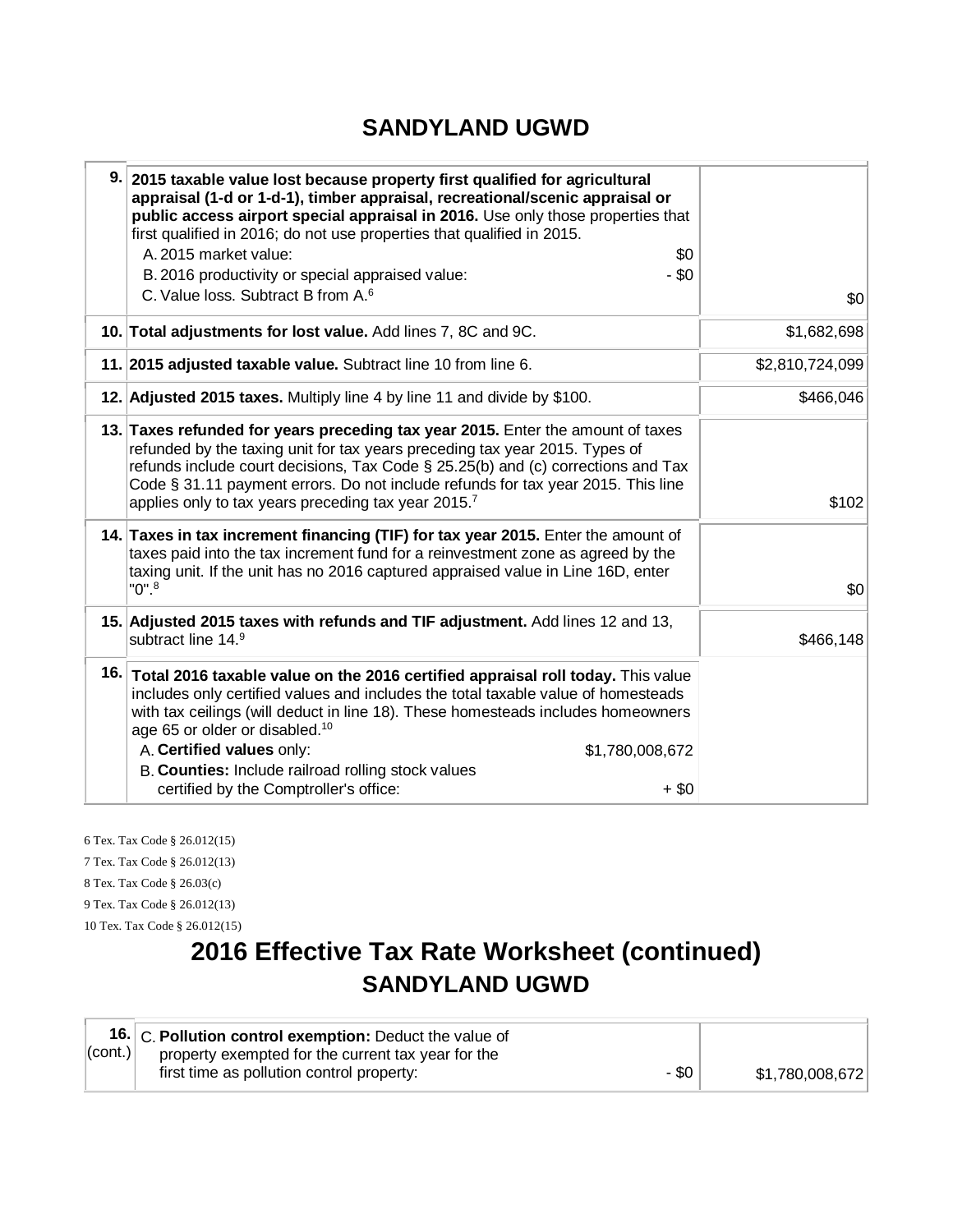| D. Tax increment financing: Deduct the 2016<br>captured appraised value of property taxable by a<br>taxing unit in a tax increment financing zone for<br>which the 2016 taxes will be deposited into the tax<br>increment fund. Do not include any new property<br>value that will be included in line 21 below. <sup>11</sup><br>E. Total 2016 value. Add A and B, then subtract C<br>and D.                                                                                                                                                                                                                                                                                                                                                                                                                                                                                                                                                                                                                                                                                                                                                                                       | $-$ \$0 |
|-------------------------------------------------------------------------------------------------------------------------------------------------------------------------------------------------------------------------------------------------------------------------------------------------------------------------------------------------------------------------------------------------------------------------------------------------------------------------------------------------------------------------------------------------------------------------------------------------------------------------------------------------------------------------------------------------------------------------------------------------------------------------------------------------------------------------------------------------------------------------------------------------------------------------------------------------------------------------------------------------------------------------------------------------------------------------------------------------------------------------------------------------------------------------------------|---------|
| 17. Total value of properties under protest or not included on certified<br>appraisal roll. <sup>12</sup><br>A. 2016 taxable value of properties under protest.<br>The chief appraiser certifies a list of properties still<br>under ARB protest. The list shows the appraisal<br>district's value and the taxpayer's claimed value, if<br>any or an estimate of the value if the taxpayer wins.<br>For each of the properties under protest, use the<br>lowest of these values. Enter the total value. <sup>13</sup><br>B. 2016 value of properties not under protest or<br>included on certified appraisal roll. The chief<br>appraiser gives taxing units a list of those taxable<br>properties that the chief appraiser knows about but<br>are not included at appraisal roll certification. These<br>properties also are not on the list of properties that<br>are still under protest. On this list of properties, the<br>chief appraiser includes the market value,<br>appraised value and exemptions for the preceding<br>year and a reasonable estimate of the market<br>value, appraised value and exemptions for the<br>current year. Use the lower market, appraised or | \$0     |
| taxable value (as appropriate). Enter the total<br>value. $14$                                                                                                                                                                                                                                                                                                                                                                                                                                                                                                                                                                                                                                                                                                                                                                                                                                                                                                                                                                                                                                                                                                                      | $+$ \$0 |

11 Tex. Tax Code § 26.03(c) 12 Tex. Tax Code § 26.01(c) 13 Tex. Tax Code § 26.04 and 26.041 14 Tex. Tax Code § 26.04 and 26.041

## **2016 Effective Tax Rate Worksheet (continued) SANDYLAND UGWD**

| 17.1<br>$ _{\rm (cont.)} $ | C. Total value under protest or not certified. Add A<br>and B.                                                                                                                                                                                                                                                                                                                                      | \$0             |
|----------------------------|-----------------------------------------------------------------------------------------------------------------------------------------------------------------------------------------------------------------------------------------------------------------------------------------------------------------------------------------------------------------------------------------------------|-----------------|
|                            | 18. 2016 tax ceilings. Counties, cities and junior colleges enter 2016 total taxable<br>value of homesteads with tax ceilings. These include the homesteads of<br>homeowners age 65 or older or disabled. Other taxing units enter "0". If your<br>taxing units adopted the tax ceiling provision in 2015 or prior year for<br>homeowners age 65 or older or disabled, use this step. <sup>15</sup> | \$0             |
|                            | 19. 2016 total taxable value. Add lines 16E and 17C. Subtract line 18.                                                                                                                                                                                                                                                                                                                              | \$1,780,008,672 |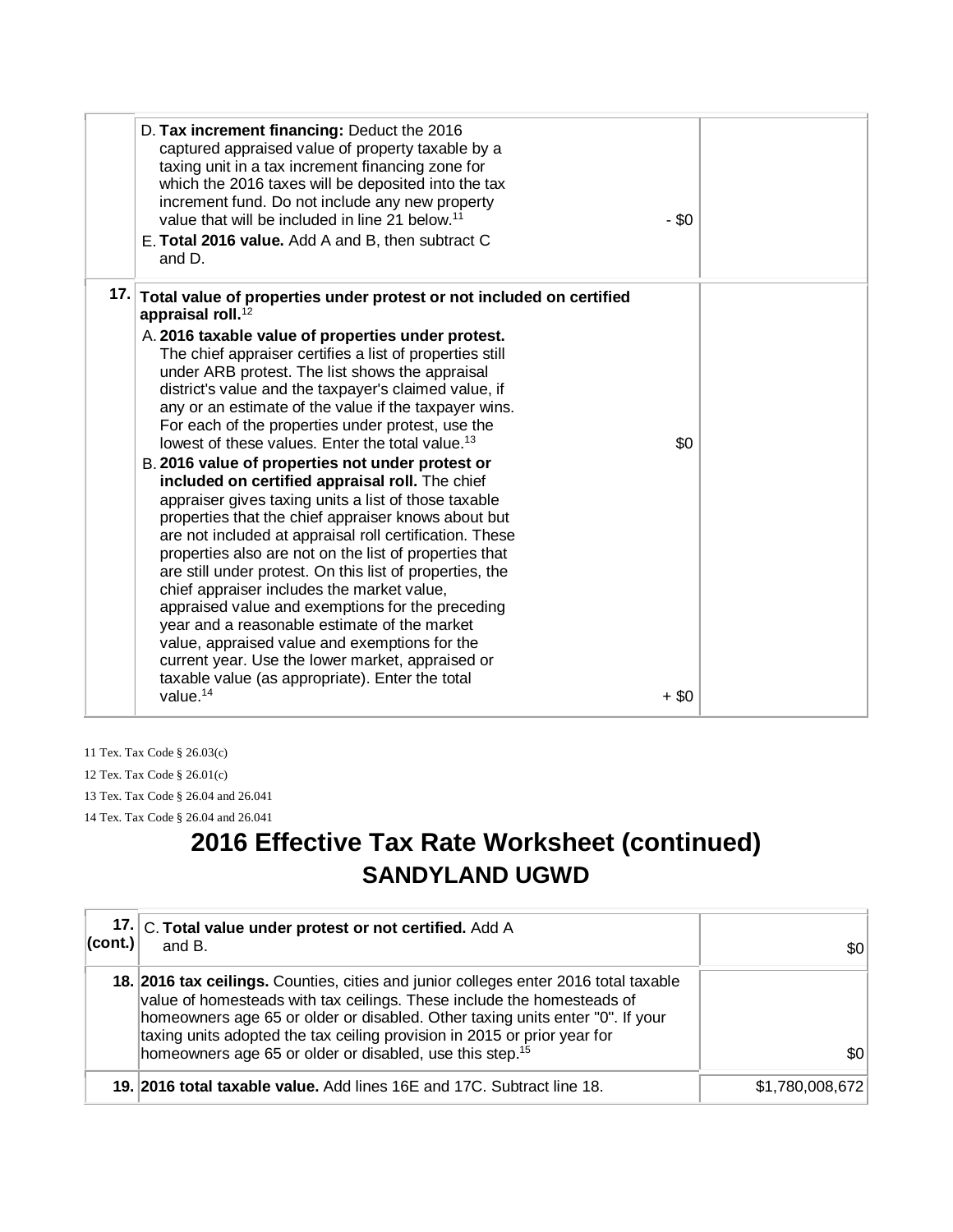| 20. Total 2016 taxable value of properties in territory annexed after January 1,<br>2008. Include both real and personal property. Enter the 2016 value of property<br>in territory annexed. <sup>16</sup>                                                                                                                                                                                                                                                                                                                                                                                                                                     | \$0             |
|------------------------------------------------------------------------------------------------------------------------------------------------------------------------------------------------------------------------------------------------------------------------------------------------------------------------------------------------------------------------------------------------------------------------------------------------------------------------------------------------------------------------------------------------------------------------------------------------------------------------------------------------|-----------------|
| 21. Total 2016 taxable value of new improvements and new personal property<br>located in new improvements. New means the item was not on the appraisal<br>roll in 2015. An improvement is a building, structure, fixture or fence erected on<br>or affixed to land. New additions to existing improvements may be included if the<br>appraised value can be determined. New personal property in a new<br>improvement must have been brought into the taxing unit after January 1, 2015<br>and be located in a new improvement. New improvements do include property<br>on which a tax abatement agreement has expired for 2016. <sup>17</sup> | \$5,985,809     |
| 22. Total adjustments to the 2016 taxable value. Add lines 20 and 21.                                                                                                                                                                                                                                                                                                                                                                                                                                                                                                                                                                          | \$5,985,809     |
| 23. 2016 adjusted taxable value. Subtract line 22 from line 19.                                                                                                                                                                                                                                                                                                                                                                                                                                                                                                                                                                                | \$1,774,022,863 |
| <b>24. 2016 effective tax rate.</b> Divide line 15 by line 23 and multiply by $$100.18$                                                                                                                                                                                                                                                                                                                                                                                                                                                                                                                                                        | \$0.0262/\$100  |
| 25. COUNTIES ONLY. Add together the effective tax rates for each type of tax the<br>county levies. The total is the 2016 county effective tax rate. <sup>19</sup>                                                                                                                                                                                                                                                                                                                                                                                                                                                                              | \$/\$100        |

15 Tex. Tax Code § 26.012(6)

16 Tex. Tax Code § 26.012(17)

17 Tex. Tax Code § 26.012(17)

18 Tex. Tax Code § 26.04(c)

19 Tex. Tax Code § 26.04(d)

A county, city or hospital district that adopted the additional sales tax in November 2015 or in May 2016 must adjust its effective tax rate. *The Additional Sales Tax Rate Worksheet* on page 39 sets out this adjustment. Do not forget to complete the *Additional Sales Tax Rate Worksheet* if the taxing unit adopted the additional sales tax on these dates.

# **2016 Rollback Tax Rate Worksheet SANDYLAND UGWD**

See pages 17 to 21 for an explanation of the rollback tax rate.

| 26. 2015 maintenance and operations (M&O) tax rate.                                                                                                                                                                                                                                                                                                                           |           | \$0.016581/\$100 |
|-------------------------------------------------------------------------------------------------------------------------------------------------------------------------------------------------------------------------------------------------------------------------------------------------------------------------------------------------------------------------------|-----------|------------------|
| 27. 2015 adjusted taxable value. Enter the amount from line 11.                                                                                                                                                                                                                                                                                                               |           | \$2,810,724,099  |
| 28. 2015 M&O taxes.<br>A. Multiply line 26 by line 27 and divide by \$100.                                                                                                                                                                                                                                                                                                    | \$466,046 |                  |
| <b>B. Cities, counties and hospital districts with</b><br>additional sales tax: Amount of additional sales<br>tax collected and spent on M&O expenses in 2015.<br>Enter amount from full year's sales tax revenue<br>spent for M&O in 2015 fiscal year, if any. Other<br>units, enter "0." Counties exclude any amount that<br>was spent for economic development grants from |           |                  |
| the amount of sales tax spent.                                                                                                                                                                                                                                                                                                                                                | $+$ \$0   |                  |
| C. Counties: Enter the amount for the state criminal<br>justice mandate. If second or later year, the amount                                                                                                                                                                                                                                                                  | $+$ \$0   |                  |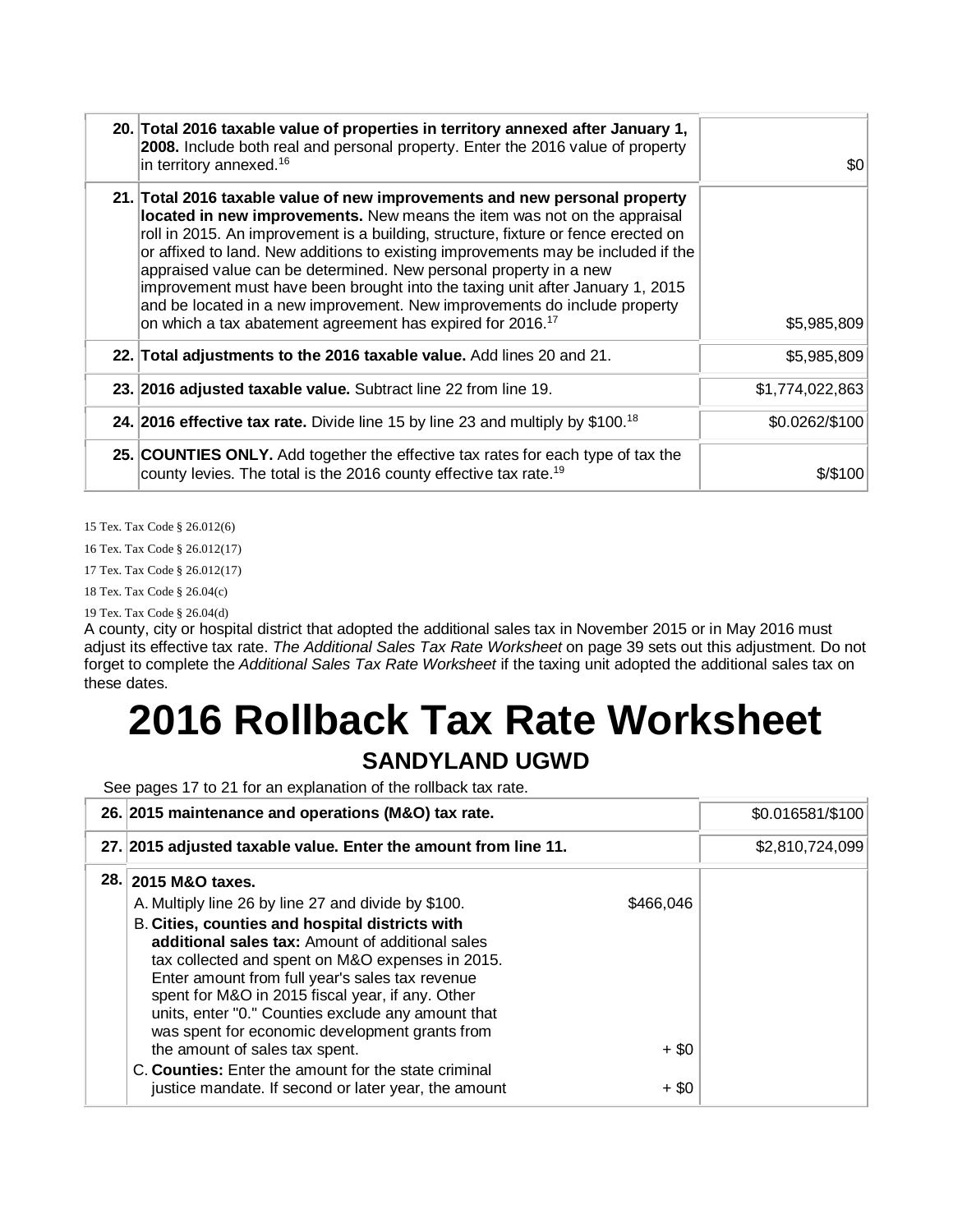is for increased cost above last year's amount. Other units, enter "0." D. **Transferring function:** If discontinuing all of a department, function or activity and transferring it to another unit by written contract, enter the amount spent by the unit discontinuing the function in the 12 months preceding the month of this calculation. If the unit did not operate this function for this 12 month period, use the amount spent in the last full fiscal year in which the unit operated the function. The unit discontinuing the function will subtract this amount in H below. The unit receiving the function will add this amount in H below. Other units, enter  $+/-$  \$0

#### **2016 Rollback Tax Rate Worksheet (continued) SANDYLAND UGWD**

| 28.1<br>(cont.) | E. Taxes refunded for years preceding tax year 2015:<br>Enter the amount of M&O taxes refunded during<br>the last budget year for tax years preceding tax<br>year 2015. Types of refunds include court<br>decisions, Section 25.25(b) and (c) corrections and<br>Section 31.11 payment errors. Do not include<br>refunds for tax year 2015. This line applies only to<br>tax years preceding tax year 2015.<br>F. Enhanced indigent health care expenditures:<br>Enter the increased amount for the current year's<br>enhanced indigent health care expenditures above<br>the preceding tax year's enhanced indigent health<br>care expenditures, less any state assistance.<br>G. Taxes in tax increment financing (TIF): Enter<br>the amount of taxes paid into the tax increment<br>fund for a reinvestment zone as agreed by the<br>taxing unit. If the unit has no 2016 captured<br>appraised value in Line 16D, enter "0."<br>H. Adjusted M&O Taxes. Add A, B, C, E and F. For<br>unit with D, subtract if discontinuing function and<br>add if receiving function. Subtract G. | $+$ \$99<br>$+$ \$0<br>$-$ \$0 | \$466,145       |
|-----------------|---------------------------------------------------------------------------------------------------------------------------------------------------------------------------------------------------------------------------------------------------------------------------------------------------------------------------------------------------------------------------------------------------------------------------------------------------------------------------------------------------------------------------------------------------------------------------------------------------------------------------------------------------------------------------------------------------------------------------------------------------------------------------------------------------------------------------------------------------------------------------------------------------------------------------------------------------------------------------------------------------------------------------------------------------------------------------------------|--------------------------------|-----------------|
|                 | 29. 2016 adjusted taxable value.<br>Enter line 23 from the Effective Tax Rate Worksheet.                                                                                                                                                                                                                                                                                                                                                                                                                                                                                                                                                                                                                                                                                                                                                                                                                                                                                                                                                                                              |                                | \$1,774,022,863 |
|                 | 30. 2016 effective maintenance and operations rate.<br>Divide line 28H by line 29 and multiply by \$100.                                                                                                                                                                                                                                                                                                                                                                                                                                                                                                                                                                                                                                                                                                                                                                                                                                                                                                                                                                              |                                | \$0.0262/\$100  |
|                 | 31. 2016 rollback maintenance and operation rate.<br>Multiply line 30 by 1.08. (See lines 49 to 52 for additional rate for pollution<br>control expenses.                                                                                                                                                                                                                                                                                                                                                                                                                                                                                                                                                                                                                                                                                                                                                                                                                                                                                                                             |                                | \$0.0282/\$100  |

## **2016 Rollback Tax Rate Worksheet (continued) SANDYLAND UGWD**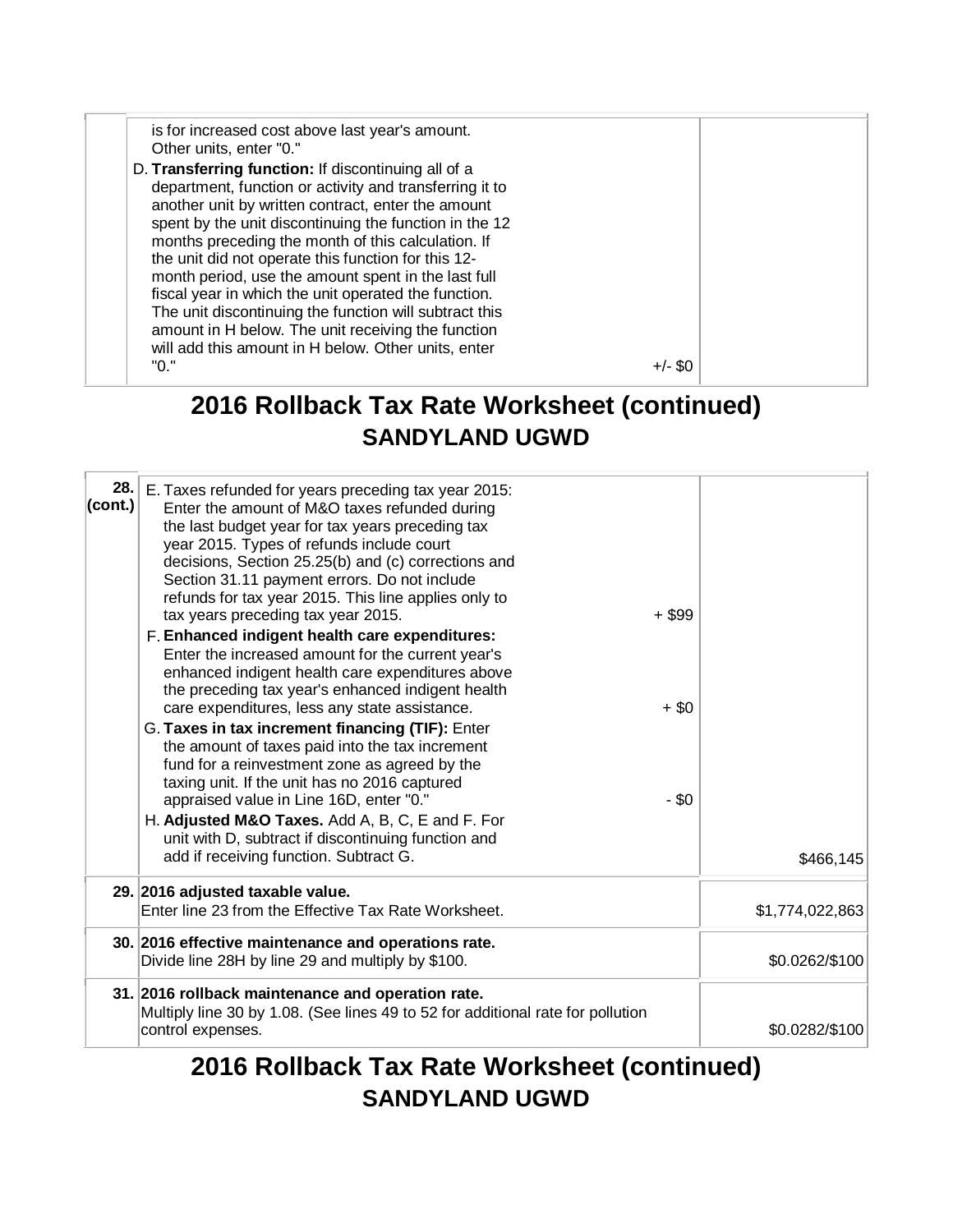| 32. Total 2016 debt to be paid with property taxes and additional sales tax<br>revenue.<br>"Debt" means the interest and principal that will be paid on debts that:<br>(1) are paid by property taxes,<br>(2) are secured by property taxes,<br>(3) are scheduled for payment over a period longer than one year and<br>(4) are not classified in the unit's budget as M&O expenses.<br>A: Debt also includes contractual payments to other<br>taxing units that have incurred debts on behalf of this<br>taxing unit, if those debts meet the four conditions<br>above. Include only amounts that will be paid from<br>property tax revenue. Do not include appraisal district<br>budget payments. List the debt in Schedule B: Debt<br>\$0<br>Service.<br>B: Subtract unencumbered fund amount used to<br>reduce total debt.<br>-\$0<br>$-\$0$<br>C: Subtract amount paid from other resources.<br>D: Adjusted debt. Subtract B and C from A. | \$0             |
|-------------------------------------------------------------------------------------------------------------------------------------------------------------------------------------------------------------------------------------------------------------------------------------------------------------------------------------------------------------------------------------------------------------------------------------------------------------------------------------------------------------------------------------------------------------------------------------------------------------------------------------------------------------------------------------------------------------------------------------------------------------------------------------------------------------------------------------------------------------------------------------------------------------------------------------------------|-----------------|
| 33. Certified 2015 excess debt collections. Enter the amount certified by the<br>collector.                                                                                                                                                                                                                                                                                                                                                                                                                                                                                                                                                                                                                                                                                                                                                                                                                                                     | \$0             |
| 34. Adjusted 2016 debt. Subtract line 33 from line 32.                                                                                                                                                                                                                                                                                                                                                                                                                                                                                                                                                                                                                                                                                                                                                                                                                                                                                          | \$0             |
| 35. Certified 2016 anticipated collection rate. Enter the rate certified by the<br>collector. If the rate is 100 percent or greater, enter 100 percent.                                                                                                                                                                                                                                                                                                                                                                                                                                                                                                                                                                                                                                                                                                                                                                                         | 100.000000%     |
| 36. 2016 debt adjusted for collections. Divide line 34 by line 35.                                                                                                                                                                                                                                                                                                                                                                                                                                                                                                                                                                                                                                                                                                                                                                                                                                                                              | \$0             |
| 37. 2016 total taxable value. Enter the amount on line 19.                                                                                                                                                                                                                                                                                                                                                                                                                                                                                                                                                                                                                                                                                                                                                                                                                                                                                      | \$1,780,008,672 |
| 38. 2016 debt tax rate. Divide line 36 by line 37 and multiply by \$100.                                                                                                                                                                                                                                                                                                                                                                                                                                                                                                                                                                                                                                                                                                                                                                                                                                                                        | \$0.0000/\$100  |
| 39. 2016 rollback tax rate. Add lines 31 and 38.                                                                                                                                                                                                                                                                                                                                                                                                                                                                                                                                                                                                                                                                                                                                                                                                                                                                                                | \$0.0282/\$100  |
| 40. COUNTIES ONLY. Add together the rollback tax rates for each type of tax the<br>county levies. The total is the 2016 county rollback tax rate.                                                                                                                                                                                                                                                                                                                                                                                                                                                                                                                                                                                                                                                                                                                                                                                               | \$/\$100        |

A taxing unit that adopted the additional sales tax must complete the lines for the *Additional Sales Tax Rate*. A taxing unit seeking additional rollback protection for pollution control expenses completes the *Additional Rollback Protection for Pollution Control*.

#### **2016 Notice of Effective Tax Rate Worksheet for Calculation of Tax Increase/Decrease**

| <b>Entity Name: SANDYLAND UGWD</b>                                          | Date: 07/26/2016 |  |
|-----------------------------------------------------------------------------|------------------|--|
| <b>1.2015</b> taxable value, adjusted for court-ordered reductions.         |                  |  |
| Enter line 6 of the Effective Tax Rate Worksheet.                           | \$2,812,406,797  |  |
| 2.2015 total tax rate.<br>Enter line 4 of the Effective Tax Rate Worksheet. | 0.016581         |  |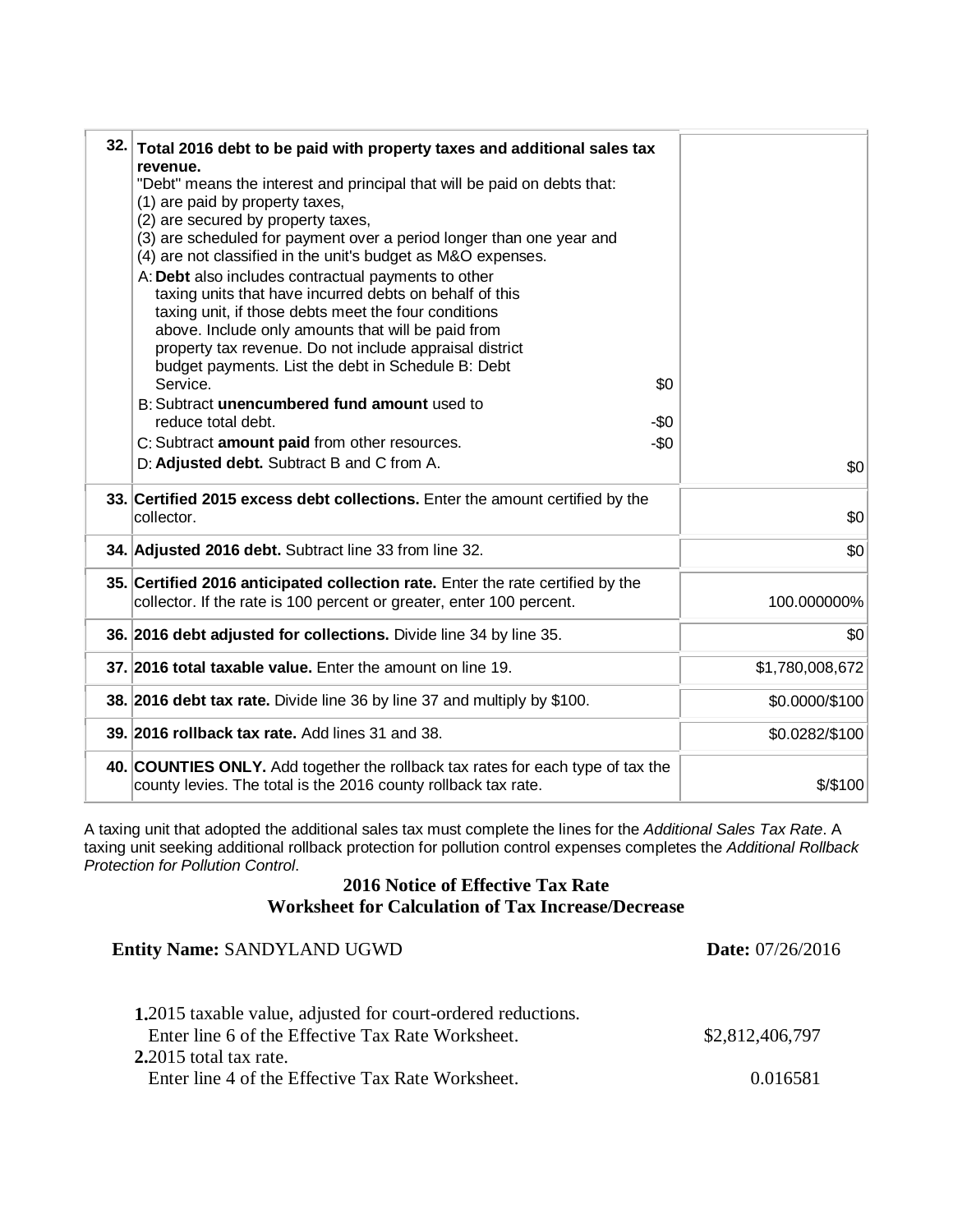| 3. Taxes refunded for years preceding tax year 2015.                                 |                 |
|--------------------------------------------------------------------------------------|-----------------|
| Enter line 13 of the Effective Tax Rate Worksheet.                                   | \$102           |
| <b>4.</b> Last year's levy.                                                          |                 |
| Multiply Line 1 times Line 2 and divide by 100.                                      |                 |
| To the result, add Line 3.                                                           | \$466,427       |
| 5.2016 total taxable value. Enter Line 19 of                                         |                 |
| the Effective Tax Rate Worksheet.                                                    | \$1,780,008,672 |
| 6.2016 effective tax rate.                                                           |                 |
| Enter line 24 of the Effective Tax Rate Worksheet or Line 47                         |                 |
| of the Additional Sales Tax Rate Worksheet.                                          | 0.026200        |
| <b>7.</b> 2016 taxes if a tax rate equal to the effective tax rate is adopted.       |                 |
| Multiply Line 5 times Line 6 and divide by 100.                                      | \$466,362       |
| <b>8.</b> Last year's total levy.                                                    |                 |
| Sum of line 4 for all funds.                                                         | \$466,427       |
| <b>9.</b> 2016 total taxes if a tax rate equal to the effective tax rate is adopted. |                 |
| Sum of line 7 for all funds.                                                         | \$466,362       |
| <b>10.</b> Tax Increase (Decrease).                                                  |                 |
| Subtract Line 8 from Line 9.                                                         | \$(65)          |
|                                                                                      |                 |

#### **SANDYLAND UGWD**

#### **Tax Rate Recap for 2016 Tax Rates**

| <b>Description of Rate</b> | <b>Tax Rate</b><br>Per \$100 | <b>Tax Levy</b><br>This is calculated<br>using the Total<br><b>Adjusted Taxable</b><br>Value (line 19) of the<br><b>Effective Tax Rate</b><br>Worksheet | <b>Additional Tax Levy</b><br>Compared to last<br>year's tax levy of<br>466,325 | <b>Additional Tax Levy</b><br>Compared to effective<br>tax rate levy of<br>466,362 |
|----------------------------|------------------------------|---------------------------------------------------------------------------------------------------------------------------------------------------------|---------------------------------------------------------------------------------|------------------------------------------------------------------------------------|
| Last Year's Tax Rate       | 0.016581                     | \$295,143                                                                                                                                               | $$-171,182$                                                                     | $$-171.219$                                                                        |
| <b>Effective Tax Rate</b>  | 0.026200                     | \$466,362                                                                                                                                               | \$37                                                                            | \$0                                                                                |
| Notice & Hearing Limit*    | 0.026200                     | \$466,362                                                                                                                                               | \$37                                                                            | \$0                                                                                |
| Rollback Tax Rate          | 0.028200                     | \$501,962                                                                                                                                               | \$35,637                                                                        | \$35,600                                                                           |
| <b>Proposed Tax Rate</b>   | 0.000000                     | \$0 <sub>1</sub>                                                                                                                                        | $$-466,325$                                                                     | $$-466,362$                                                                        |

#### **Effective Tax Rate Increase in Cents per \$100**

| 0.00 | 0.026200 | 466,362   | 37        | $\mathbf{0}$ |
|------|----------|-----------|-----------|--------------|
| 0.50 | 0.031200 | 555,363   | 89,038    | 89,000       |
| 1.00 | 0.036200 | 644,363   | 178,038   | 178,001      |
| 1.50 | 0.041200 | 733,364   | 267,038   | 267,001      |
| 2.00 | 0.046200 | 822,364   | 356,039   | 356,002      |
| 2.50 | 0.051200 | 911,364   | 445,039   | 445,002      |
| 3.00 | 0.056200 | 1,000,365 | 534,040   | 534,003      |
| 3.50 | 0.061200 | 1,089,365 | 623,040   | 623,003      |
| 4.00 | 0.066200 | 1,178,366 | 712,041   | 712,003      |
| 4.50 | 0.071200 | 1,267,366 | 801,041   | 801,004      |
| 5.00 | 0.076200 | 1,356,367 | 890,041   | 890,004      |
| 5.50 | 0.081200 | 1,445,367 | 979,042   | 979,005      |
| 6.00 | 0.086200 | 1,534,367 | 1,068,042 | 1,068,005    |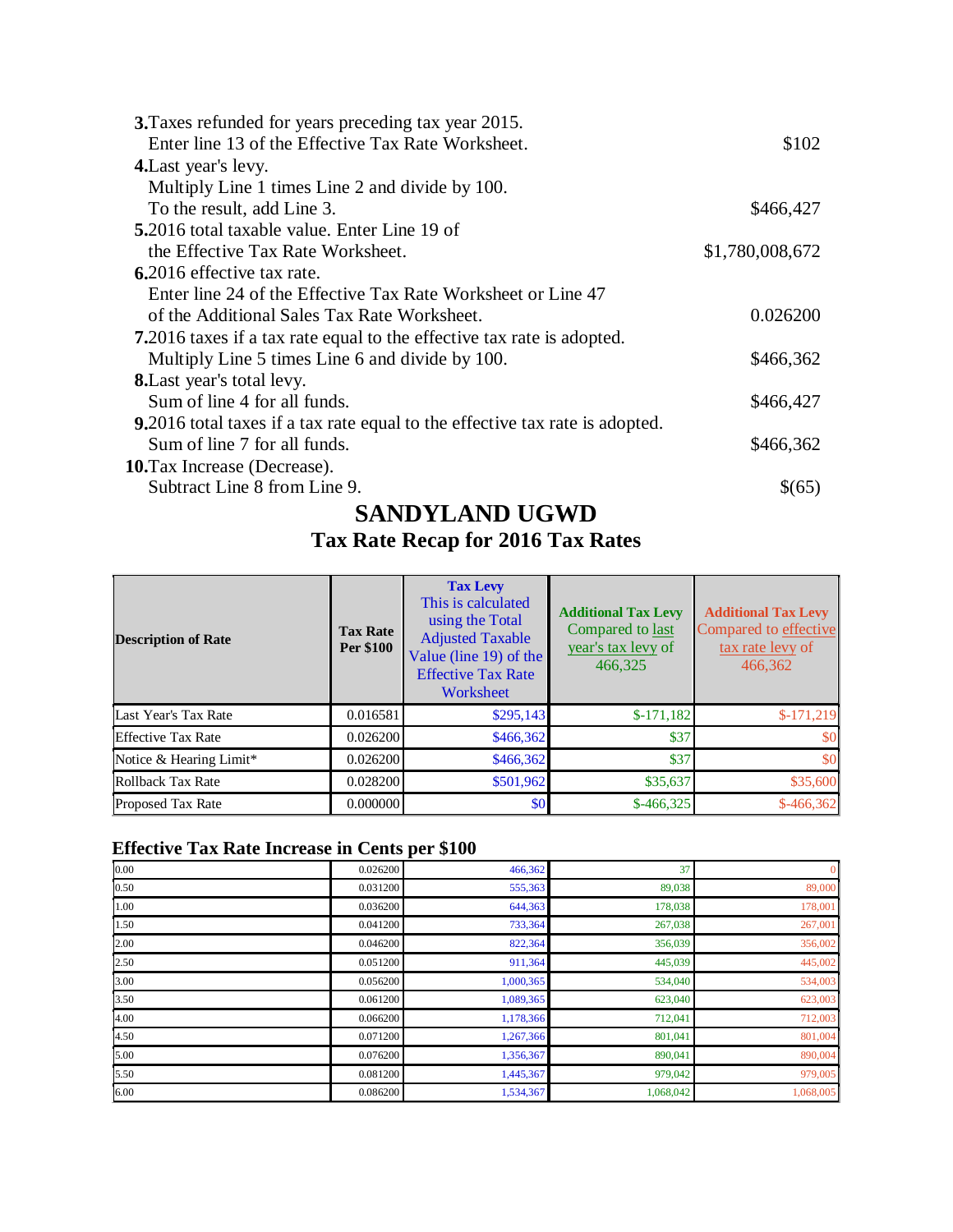| 6.50  | 0.091200 | 1,623,368 | 1,157,043 | 1,157,006 |
|-------|----------|-----------|-----------|-----------|
| 7.00  | 0.096200 | 1,712,368 | 1,246,043 | 1,246,006 |
| 7.50  | 0.101200 | 1,801,369 | 1,335,044 | 1,335,007 |
| 8.00  | 0.106200 | 1,890,369 | 1,424,044 | 1,424,007 |
| 8.50  | 0.111200 | 1,979,370 | 1,513,044 | 1,513,007 |
| 9.00  | 0.116200 | 2,068,370 | 1,602,045 | 1,602,008 |
| 9.50  | 0.121200 | 2,157,371 | 1,691,045 | 1,691,008 |
| 10.00 | 0.126200 | 2,246,371 | 1,780,046 | 1,780,009 |
| 10.50 | 0.131200 | 2,335,371 | 1,869,046 | 1,869,009 |
| 11.00 | 0.136200 | 2,424,372 | 1,958,047 | 1,958,010 |
| 11.50 | 0.141200 | 2,513,372 | 2,047,047 | 2,047,010 |
| 12.00 | 0.146200 | 2,602,373 | 2,136,048 | 2,136,010 |
| 12.50 | 0.151200 | 2,691,373 | 2,225,048 | 2,225,011 |
| 13.00 | 0.156200 | 2,780,374 | 2,314,048 | 2,314,011 |
| 13.50 | 0.161200 | 2,869,374 | 2,403,049 | 2,403,012 |
| 14.00 | 0.166200 | 2,958,374 | 2,492,049 | 2,492,012 |
| 14.50 | 0.171200 | 3,047,375 | 2,581,050 | 2,581,013 |

• \*Notice & Hearing Limit Rate: This is the highest tax rate that may be adopted without notices and a public hearing. It is the lower of the rollback tax rate or the effective tax rate.

• School Districts: The school tax rate limit is \$1.50 for M&O, plus \$0.50 for 'New' debt plus a rate for 'Old' debt. 'Old' debt is debt authorized to be issued at an election held on or before April 1, 1991, and issued before September 1, 1992. All other debt is 'New' debt.

| <b>Tax Levy:</b>                            | This is calculated by taking the adjusted taxable value (line 19 of Effective<br>Tax Rate Worksheet), multiplying by the appropriate rate, such as the<br>Effective Tax Rate and dividing by 100.                                                                   |
|---------------------------------------------|---------------------------------------------------------------------------------------------------------------------------------------------------------------------------------------------------------------------------------------------------------------------|
|                                             | For School Districts: This is calculated by taking the adjusted taxable value<br>(line 34 of the Rollback Tax Rate Worksheet), multiplying by the appropriate<br>rate, dividing by 100 and then adding this year's frozen tax levy on<br>homesteads of the elderly. |
| <b>Additional Levy</b><br><b>Last Year:</b> | This is calculated by taking Last Year's taxable value (line 3 of Effective Tax<br>Rate Worksheet), multiplying by Last Year's tax rate (line 4 of Effective Tax<br>Rate Worksheet) and dividing by 100.                                                            |
|                                             | For School Districts: This is calculated by taking Last Year's taxable value,<br>subtracting Last Year's taxable value for the elderly, multiplying by Last<br>Year's tax rate, dividing by 100 and adding Last Year's tax ceiling.                                 |
| <b>Additional Levy</b><br><b>This Year:</b> | This is calculated by taking the current adjusted taxable value, multiplying by<br>the Effective Tax Rate and dividing by 100.                                                                                                                                      |
|                                             | For School Districts: This is calculated by taking the adjusted taxable value<br>(line 34 of the Rollback Tax Rate Worksheet), multiplying by the Effective<br>Tax Rate, dividing by 100 and adding This Year's tax ceiling.                                        |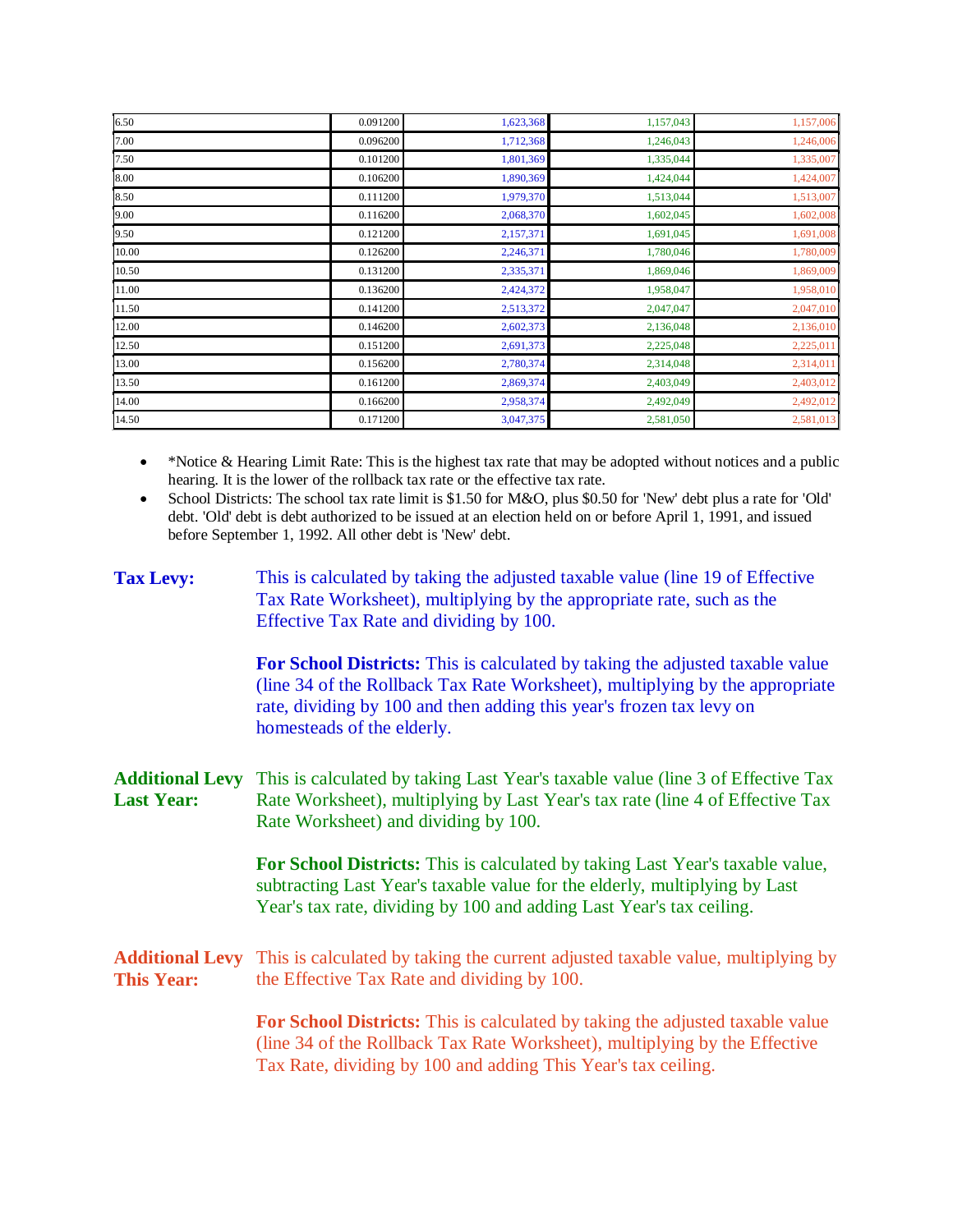#### **COUNTIES ONLY:** All figures in this worksheet include ALL County Funds. Tax Levy amounts are the sum of each Fund's Taxable Value X each Fund's Tax Rate. **2016 Property Tax Rates in SANDYLAND UGWD**

This notice concerns 2016 property tax rates for SANDYLAND UGWD. It presents information about three tax rates. Last year's tax rate is the actual rate the taxing unit used to determine property taxes last year. This year's *effective* tax rate would impose the same total taxes as last year if you compare properties taxed in both years. This year's *rollback* tax rate is the highest tax rate the taxing unit can set before taxpayers can start tax rollback procedures. In each case these rates are found by dividing the total amount of taxes by the tax base (the total value of taxable property) with adjustments as required by state law. The rates are given per \$100 of property value.

| Last year's tax rate:                              |                  |
|----------------------------------------------------|------------------|
| Last year's operating taxes                        | \$466,046        |
| Last year's debt taxes                             | \$0              |
| Last year's total taxes                            | \$466,046        |
| Last year's tax base                               | \$2,810,724,099  |
| Last year's total tax rate                         | 0.016581/\$100   |
| This year's effective tax rate:                    |                  |
| Last year's adjusted taxes                         |                  |
| (after subtracting taxes on lost property)         | \$466,148        |
| $\div$ This year's adjusted tax base               |                  |
| (after subtracting value of new property)          | \$1,774,022,863  |
| $=$ This year's effective tax rate                 | 0.026200/\$100   |
| This year's rollback tax rate:                     |                  |
| Last year's adjusted operating taxes               |                  |
| (after subtracting taxes on lost property and      |                  |
| adjusting for any transferred function, tax        |                  |
| increment financing, state criminal justice        |                  |
| mandate and/or enhanced indigent health care       |                  |
| expenditures)                                      | \$466,145        |
| $\div$ This year's adjusted tax base               | \$1,774,022,863  |
| =This year's effective operating rate              | 0.026200/\$100   |
| $\times 1.08$ = this year's maximum operating rate | 0.028200/\$100   |
| +This year's debt rate                             | $0.000000/\$100$ |
| $=$ This year's rollback rate                      | 0.028200/\$100   |

#### **Statement of Increase/Decrease**

If SANDYLAND UGWD adopts a 2016 tax rate equal to the effective tax rate of 0.026200 per \$100 of value, taxes would decrease compared to 2015 taxes by \$ 65.

---------------------------------------------------------------------------------------------------------------------------------------------------